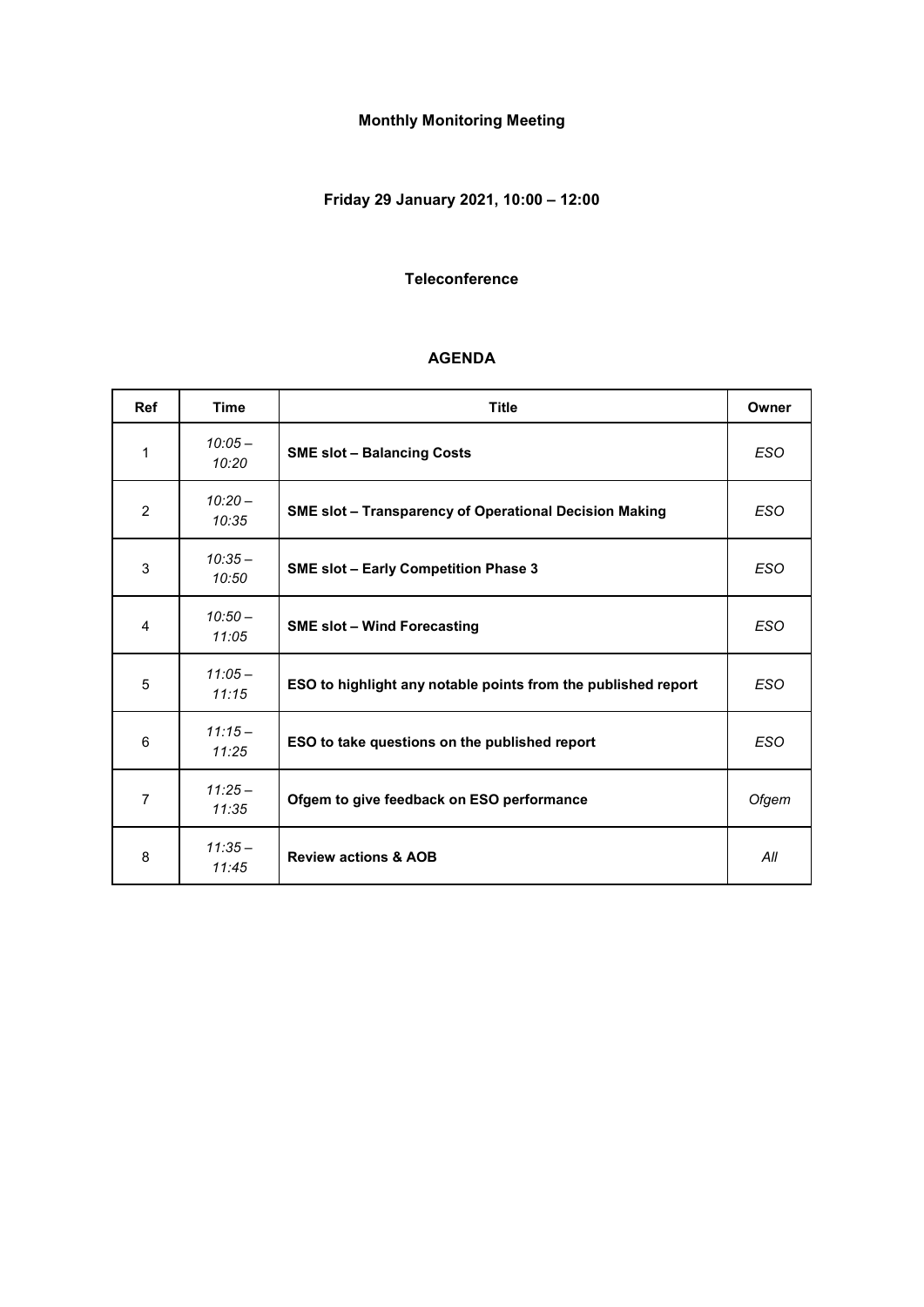#### **Meeting record**

#### **Monthly Monitoring Meeting**

| Date:         | <b>29 January 2021</b> |
|---------------|------------------------|
| Time:         | $10:00 - 12:00$        |
| Venue/format: | <b>Teleconference</b>  |

#### **ACTIONS**

| <b>Meeting</b><br>No. | <b>Action</b><br>No. | <b>Date</b><br>Raised | <b>Target</b><br><b>Date</b> | Resp.         | <b>Description</b>                                                                                                                                           | <b>Status</b> |
|-----------------------|----------------------|-----------------------|------------------------------|---------------|--------------------------------------------------------------------------------------------------------------------------------------------------------------|---------------|
| 30                    | 69                   | 8/1/21                | April 2021                   | <b>ESO</b>    | Demonstrate plan to lower<br><b>Constraint costs</b>                                                                                                         | Open          |
| 30                    | 70                   | 8/1/21                | 5/2/21                       | <b>ESO</b>    | Share scope of 'Joining the dots'<br>work                                                                                                                    | Open          |
| 30                    | 71                   | 8/1/21                | May 2021                     | ESO/<br>Ofgem | Discuss what Panel would want to<br>see from "Deep dive" on Role 3<br>activities for the end of the year<br>following on from 'Joining the dots'<br>session. | Open          |
| 30                    | 72                   | 29/1/21               | 26/2/21                      | ESO/<br>Ofgem | Organise session with ESO wind<br>forecasting team to discuss<br>performance data changes                                                                    | Open          |
| 30                    | 73                   | 29/1/21               | 26/2/21                      | <b>ESO</b>    | SME to present at next monthly<br>meeting to discuss 1E customer<br>values metric                                                                            | Open          |
| 30                    | 74                   | 29/1/21               | 26/2/21                      | <b>ESO</b>    | SME to present at next monthly<br>meeting to discuss Network<br><b>Options Assessment (NOA)</b><br>publication                                               | Open          |
| 30                    | 75                   | 29/1/21               | May 2021                     | ESO/<br>Ofgem | Discuss what Panel will want to see<br>in the end of year report. ESO to<br>share a mock version to find out the<br>priorities.                              | Closed        |

#### **MAIN ITEMS OF INTEREST**

# **1. SME slot – Balancing costs**

The Electricity System Operator (ESO) presenter gave commentary on the £161m outturn against the £126.6m benchmark.

Key points: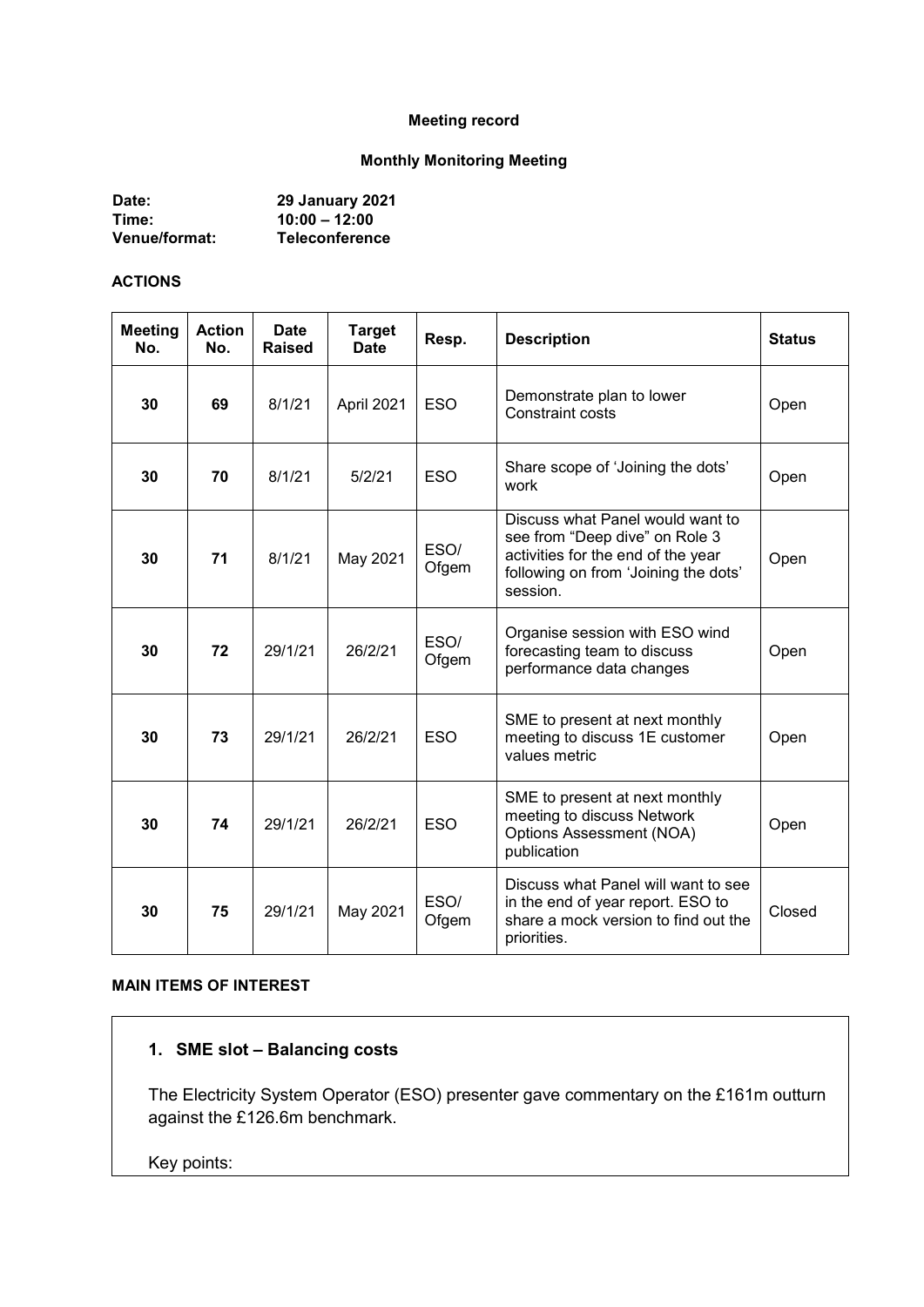- December 2020 was slightly higher than December 2019, but with similar distribution of costs. Energy and Constraints both increased but RoCoF, Reactive and Black Start were largely unchanged.
- December costs were lower than November with £9.3m more on energy balancing, reserve and response, £47m less on constraints, £0.5m more on RoCoF, £4.1m less on Black Start and £0.5m more on Reactive
- Demand was higher in December than November as the country emerged from the second lockdown. A 5% to 10% reduction than pre COVID-19 expectation and dropping further over Christmas. This increase in Demand led to some tight margins across the month and a Capacity Market Notice (CMN) was called for on 3 December.
- As a result of the higher demands and tighter margins, Energy Imbalance and Operating Reserve costs have risen as generators have increased the prices in response to the relative scarcity of available MWs. The average price ESO pay for these MWs has increased significantly from £32.15 in November to £70.09 in **December**
- Wind output was higher than November but slightly lower than December last year.
- ESO described some examples of Control Room cost saving actions.

### Q&A Section:

Q1: Energy costs were as high as they have been since the low demand period in May. Was this driven solely by the tight margin periods? If so, are energy costs expected to increase more next month due to the recent CMNs.

A1: This was demonstrated during the presentation on the Energy Costs Margin Price graph. ESO are seeing a lot of tight margins, particularly when the wind is low. The generators that are available in the BM tend to increase their price. Unfortunately, there is nothing the ESO can do to prevent this as it is supply and demand. ESO try to despatch as economically as possible. Prices will look similar in January depending on margins.

Q2: December saw overall constraint costs decrease due to the system being more intact. However, constraint costs around the Cheviot boundary increased by approximately £10m compared to last month what were the drivers of this?

A2: The constraints in the north are called nested, so when there are high winds in Scotland there are several constraints that can become active. Depends on which one occurs first. In November several wind farms were out of service and it was the SHARN-3 boundary that happened first. In November there were system outages affecting the capacity across the SSHARN-3 boundary and therefore it was the SSHARN-3 constraint that happened first. Now this network is back intact, ESO saw more distribution among the different boundaries in December. SSHARN-3 was still the main constraint, but sometimes other constraints would occur first depending on the generation profile. The actions to resolve will be similar whichever constraint is occurring.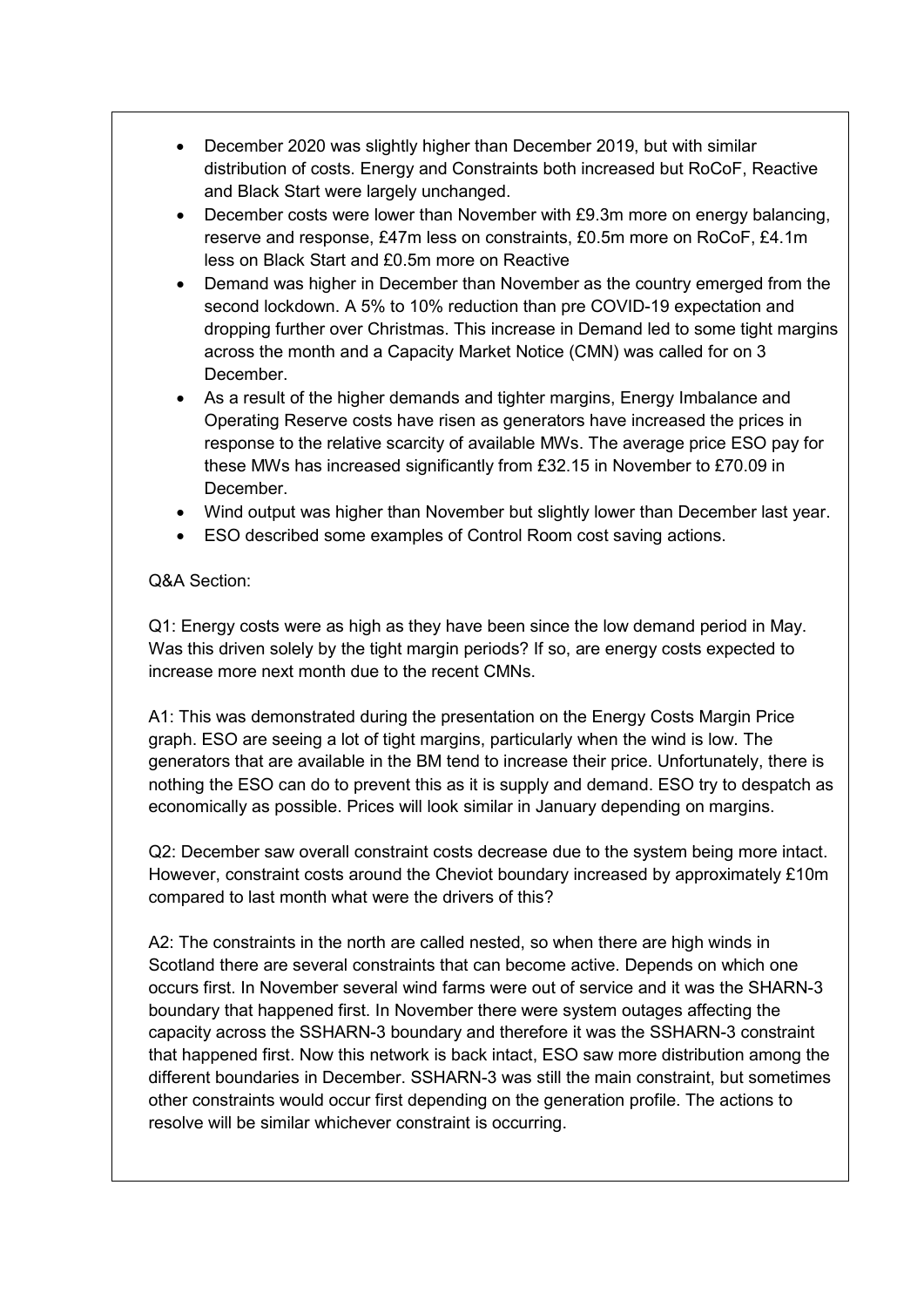## **2. SME slot – Transparency of Operational Decision Making**

# Key points:

- ESO covered the status of the Dispatch Transparency work. Dispatch Transparency is the name of the tool and process the ESO are working with to deliver the Forward Plan deliverable 'Transparency of data used by our ENCC in our close-to-real-time decision making: Data to support better understanding our dispatch decisions.'
- This tool developed in Python analyses actions taken in the Balancing Mechanism (BM), the actions are sorted into categories. ESO then group any actions which appear to be Potential Skips into reason groups to identify themes. ESO will publish the data, including all actions taken and why, along with categories and reason codes onto the Data Portal the day after. The reason groupings allow focused process improvement identification and action.
- ESO plan to publish the methodology and data on the Data Portal in Q4 2020-21.

# Q&A Section:

Q1: Will the 'day after' data published be saved on the Data Portal?

A1: Yes, it will be a csv file accessed through API which is preferred by users. Will also be part of RIIO-2 metrics reporting.

Q2: What has stakeholder feedback been?

A2: Stakeholders have been positive that ESO have taken this issue on board. This is not a high cash flow issue for the ESO, however the impact it makes to individual market participants is understood. ESO have received good feedback on the approach to improve this process and providing the data.

ESO responded to Ofgem's other questions regarding categorisation details.

# **3. SME slot – Early Competition Phase 3**

Key points:

- ESO launched the phase 3 consultation in December which outlines the near final proposals subject to stakeholder feedback. This has a longer consultation window in response to feedback due to complexities. ESO did a launch webinar to highlight key points supported with Q&A sessions. Consultation closes 15 February.
- In terms of stakeholder interactions, ESO have done of lots virtual engagement with running workshops and webinars, attending other industry events and holding bilateral meetings with stakeholders to seek views on various elements. ESO established a stakeholder challenge group (ESO Networks Stakeholder Group (ENSG)) which has 15 representatives from impacted stakeholder groups. It is set up to challenge our stakeholder engagement and how we have reflected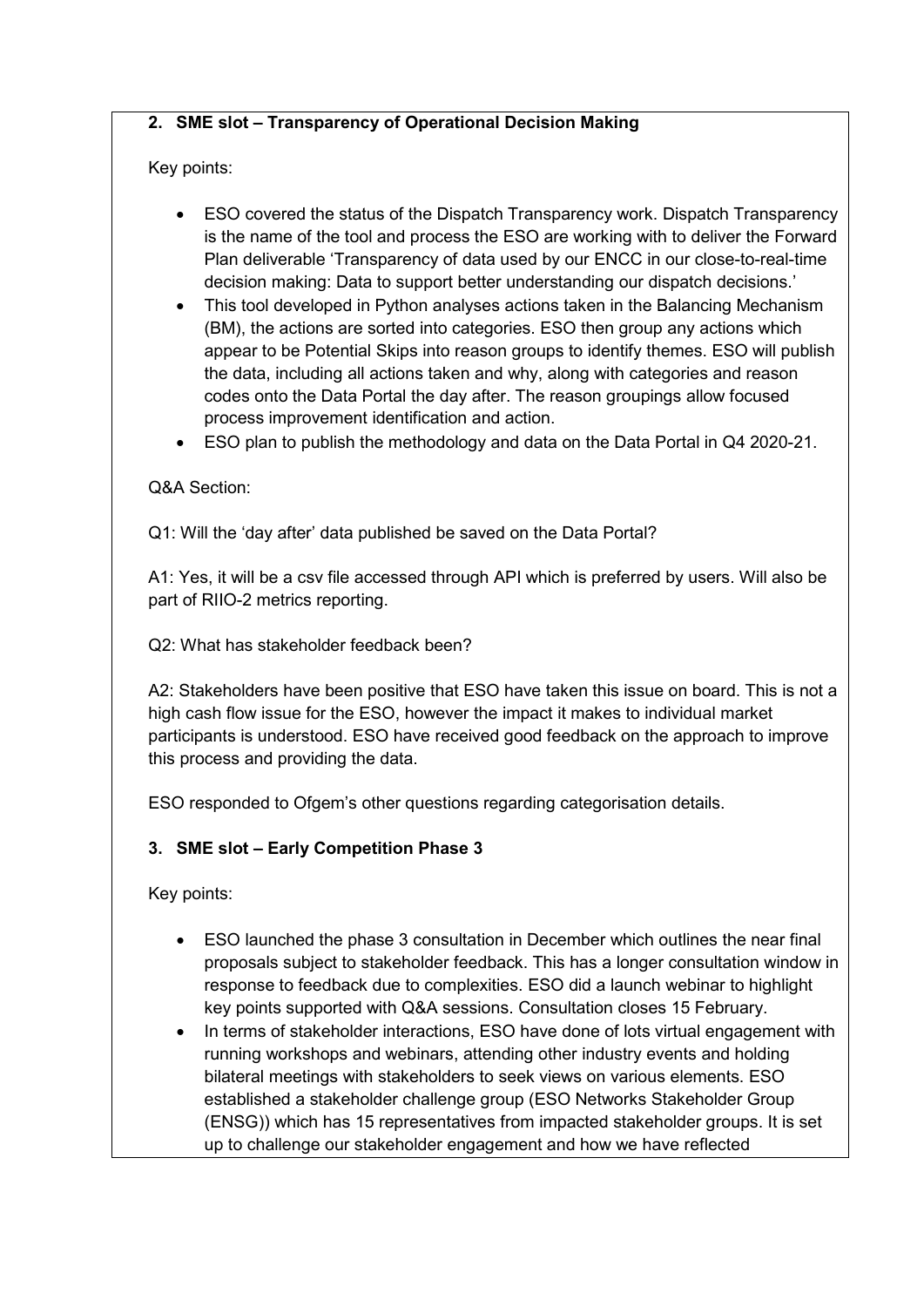stakeholder feedback in our proposals. ESO have also issued published communications such as newsletters and podcasts.

- There are areas of our proposals where ESO have received wide ranging views from stakeholders. These are:
	- $\circ$  What should the eligibility criteria be, and should there be a value threshold? ESO are not recommending a value threshold. Through our pathfinders, there is evidence that there is value being driven through competing with smaller projects. Also, to keep consistency with other competition tendering, that 'new and separable' remain applicable criteria. ESO have added a 'certainty' criteria, and as part of the planning process there is a requirement for a solution to address a need in at least two Future Energy Scenarios (FES). Rather than a set value threshold, doing a Cost Benefit Assessment (CBA) for each individual project would be more beneficial.
	- o How TOs should participate in the competition, if at all and what would be their role?

ESO view is they should be able to compete as they have good experience and have the potential to be the most competitive solution. In order to run a fair and transparent process the TOs should compete on the same basis as all other bidders. Received a range of stakeholder views, while some agree, some think incumbent TO should not compete and others think the incumbent TO option should be the counterfactual solution.

- $\circ$  If the TOs are going to compete in the competition, then what role does it have in network planning? ESO have engaged with TOs on this and have set out options in the Phase 3 consultation to seek further feedback.
- o How will the ESO ensure tender process and contract/ licence content fairness for network and non-network solutions? The challenge is to ensure that regardless of whether people win a contract or licence they have similar obligations. There will be natural differences depending on the solutions, e.g. wouldn't expect non-network to have a new connection obligation. Licenced solutions give greater scope for recourse actions, for example Provider of last resort can't be applied for non-network. This is something that will need to be defined during implementation and may vary project to project.

o Is the post preliminary works cost assessment process methodology, adjustment cap and performance bond viable? New approaches are needed with careful balancing of risks between bidders and consumers to make sure consumers are not taking on too much risk, but that competition remains attractive to participants. An adjustment cap and performance bond would need to be set per tender. Cost assessment process methodology needs agreeing between Ofgem and procurement body.

o How do the ESO increase future consultation responses and better communication of next steps beyond April 2021? ESO to continue working with ENSG and the ESO's internal corporate affairs team to leverage contacts and increase scope. ESO have done a session with the International Project Finance Association (IPFA) with positive feedback from the ENSG members. ESO to also set out in the consultation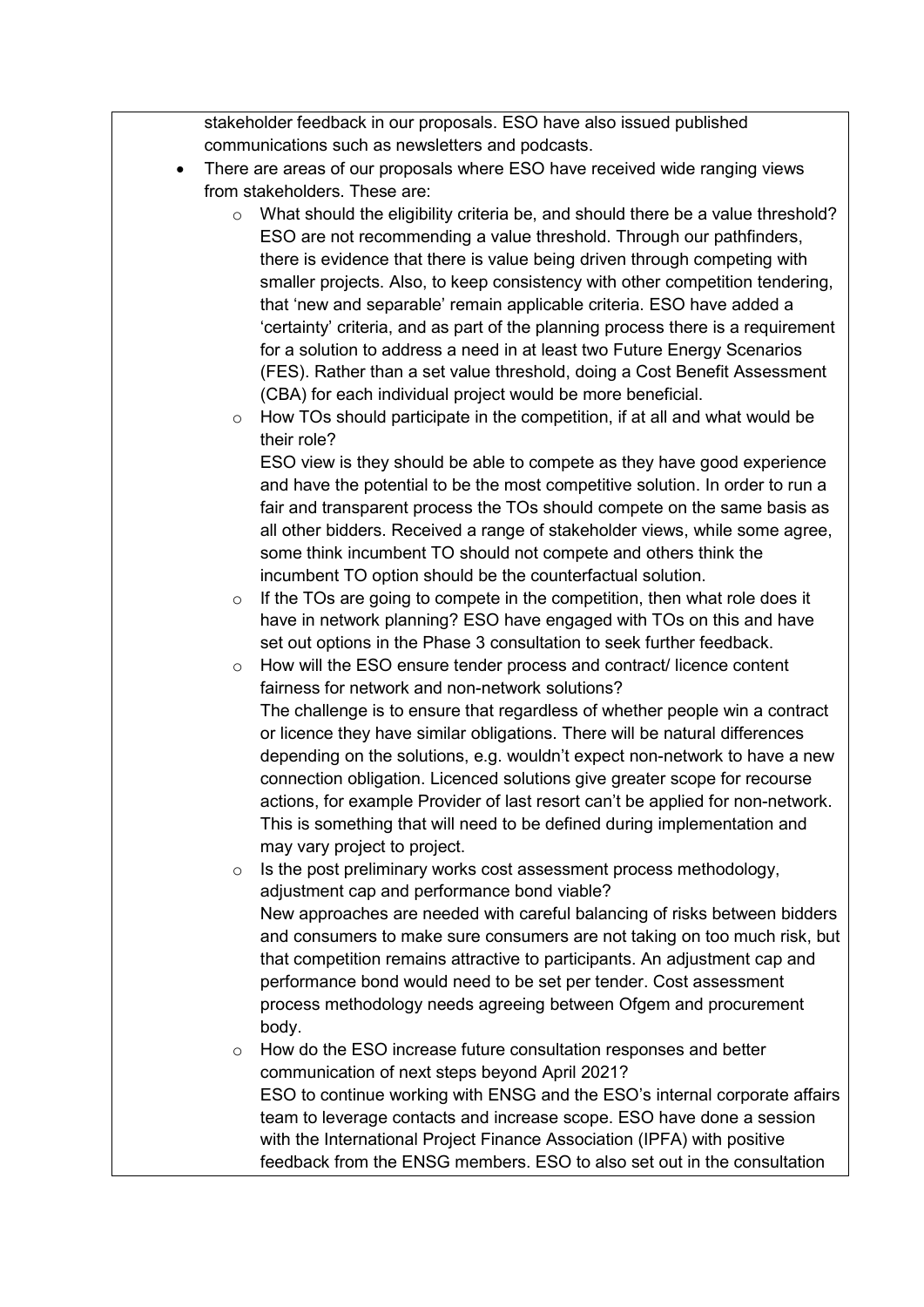the next steps to be taken by Ofgem on early competition and BEIS regarding legislation.

• A summary will be published in March on how the consultation response will influence our final proposals before final submission to Ofgem in April 2021.

## Q&A Section:

Q1: Are the ESO applying the thinking and learning from this early competition work to the pathfinders as there is a clear link and an opportunity to trial it?

A1: ESO are looking at this and are considering the bigger question of how these all fit together and what the long term position is if/ when early competition is introduced. ESO are working through what is appropriate for different tendering needs and how learning can be applied. The team have engaged with the pathfinder teams throughout the process and have applied the learnings to early competition.

# **4. SME slot – Wind Forecasting**

Key points:

- Wind Forecasting Performance to date: four out of nine months the ESO has met its performance target. The Mean Absolute Percentage Error (MAPE) after 9 months is 5.20%. The annual MAPE is in-line with the expectation criteria which is between 5.01% & 5.54%. Therefore, the metric performance is in line with expectations after 9 months. ESO feel confident that forecasting will continue to be more in line with expectations going forward.
- Previous forecasting errors were caused by missing data for the performance calculation. All months leading up to September's performance changes were minor, around 0.2%. The major changes were in October and November. This has now been corrected and Ofgem's related questions will be responded to in a separate document. Previous incentives reports have been updated on the ESO website.
- Fundamental drivers for impacts on current and potential future performance were discussed.
- Various improvements the ESO have made so far for 2020-21 were outlined as well as future planned improvements. These will be outlined in more detail in the incentives end of year 2020-21 report.

### **5. ESO to highlight any notable points from the published report**

ESO summarised the key points from the report.

# **6. ESO to answer any questions which Ofgem have sent prior to the meeting regarding the recently published report**

Balancing questions answered during presentation. See above.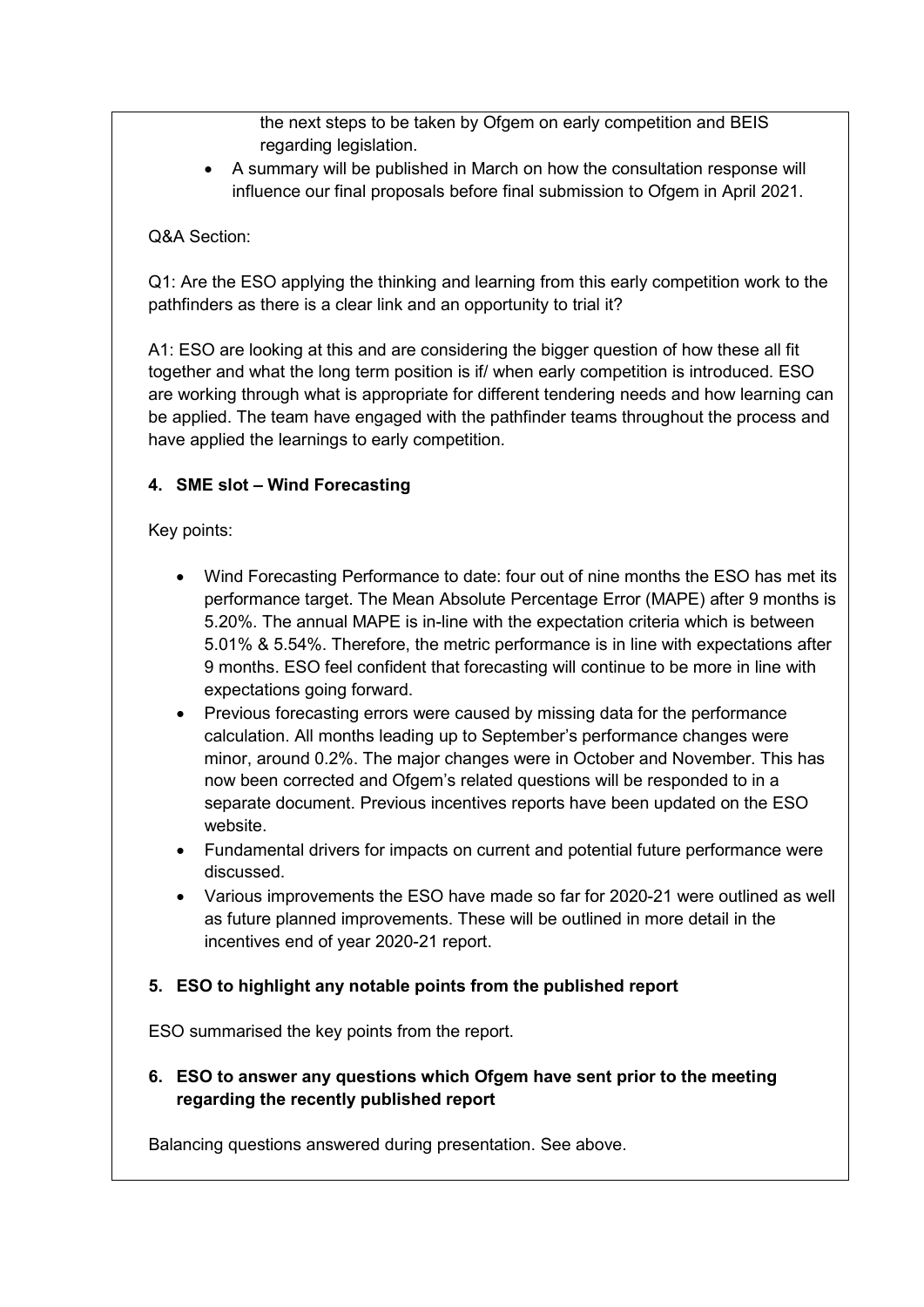Reponses to wind forecasting questions will be sent directly to Ofgem on 1 March 2021

Q1: Improving Information Access deliverable: Noted that Digital Data strategies has been delivered but is there an update on the Data Foundation project that was due to be delivered in Q3?

A1: The project has received sanction and will deliver foundational elements in Q4 2020-21.

Q2: Platform for Energy Forecasting: Is there any update on the deliverables mentioned in the PEF roadmap for Q3? Also has the ESO met its target of publishing 2-52 week ahead national demand forecasts.

A2: The 2-52 weeks publication was delivered in Q3 2020-21. It can be found on the ESO [Data Portal.](https://data.nationalgrideso.com/data-groups/demand)

# **7. ESO to take other questions on the published report**

Q1: Metric 3E Future balancing costs saved by operability solutions, where have the numbers derived from?

A1: The team have looked at what the ESO expect to spend on balancing costs over each of the RIIO-2 years, and how much we will spend on the contracts. (ESO to provide further information in end of year report).

# **8. Ofgem to give feedback on ESO performance**

Ofgem suggested ESO compare deliverables to Forward Plan Addendum when writing end of year report, including sub deliverables. One good example was the Stability Pathfinder deliverable.

Internal feedback from Ofgem included that there was good engagement from the ESO representative at the BSC panel. The Ofgem code admin team feel the representative is always well prepared for responses to challenges from industry and also holds other parties to account where necessary.

It is good that the ESO are commissioning a survey in a similar format to CaCoP. Ofgem are considering asking stakeholders when they do their Call for Evidence to ask for specific code admin feedback. ESO to provide survey questions.

Good to see movement on Reactive power as it has been an area that's been delayed and reprioritised.

The ESO has been helpful explaining the toolkit to manage Constraints each month. Panel will dive into this more at the end of the year, they will want to understand the benefits of the actions taken and also ESO alternative decisions.

# **9. Review Actions and AOB**